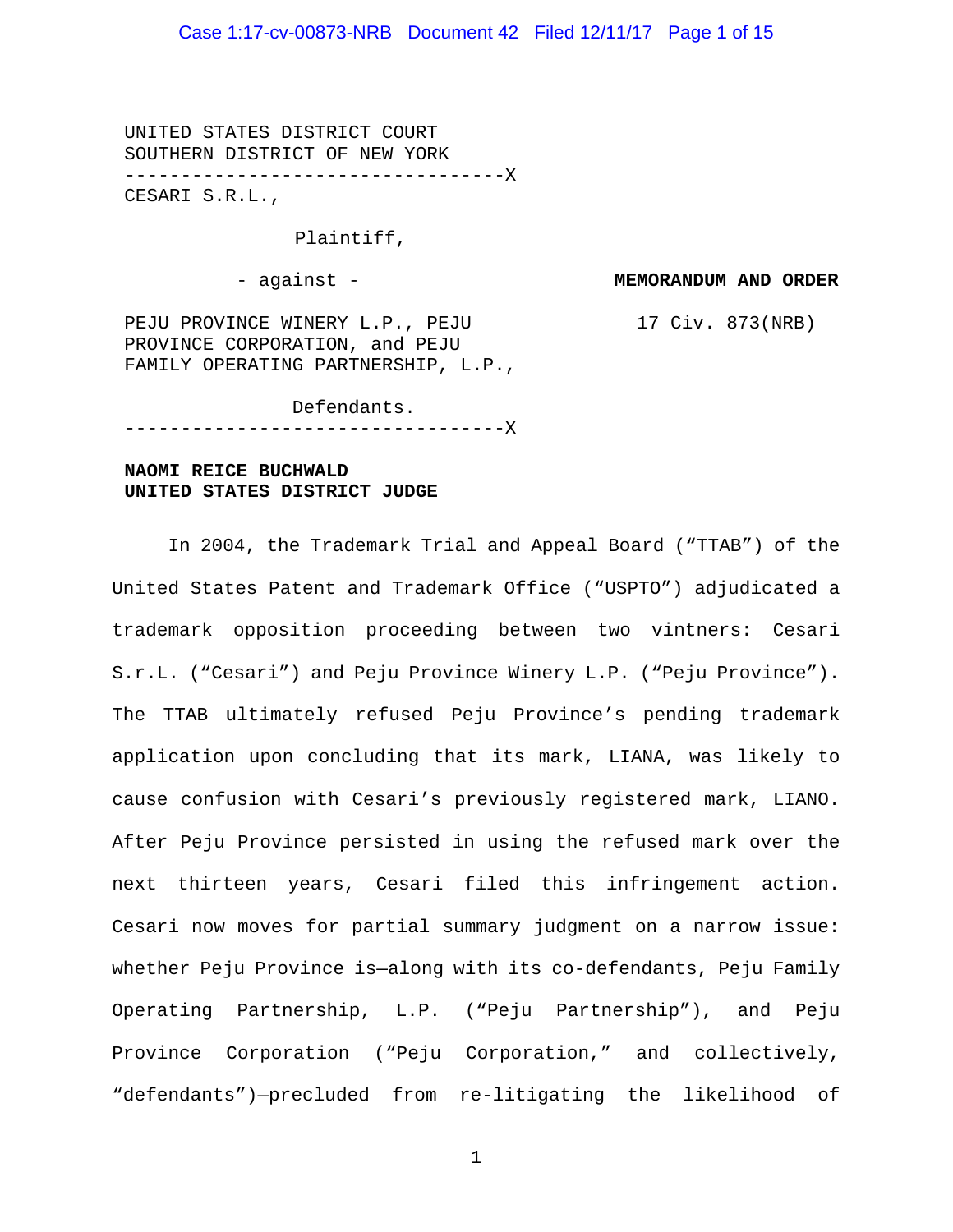#### Case 1:17-cv-00873-NRB Document 42 Filed 12/11/17 Page 2 of 15

confusion between the parties' marks. For the reasons discussed below, Cesari's motion is granted in part and denied in part.

#### **Background**<sup>1</sup>

Cesari is an Italian winery based in San Pietro that produces wine bearing the mark LIANO. See Ariana Peju Declaration ("Peju Decl.")  $\P$  8.<sup>2</sup> In August 2001, Cesari filed an application with the USPTO to register the "LIANO" mark with respect to wines in International Class 33. Plaintiff's Rule 56.1 Statement ("Pl.'s 56.1") ¶ 2. The application was granted in January 2003. Id. ¶ 3. Meanwhile, in 2002, Peju Province, a family-operated winery in Northern California, $3$  began producing a wine named LIANA. Peju Decl. ¶ 4. In February 2003, Peju Province filed its own application with the USPTO to register "LIANA" with respect to wines in International Class 33. Pl.'s 56.1 ¶¶ 8, 27.

i<br>I

<sup>1</sup> The following facts are undisputed except where otherwise noted.

<sup>2</sup> Citations to "SJX" refer to the Summary Judgment Appendix.

<sup>3</sup> The Peju winery was formed by Anthony and Herta Peju, husband and wife, in 1982. Peju Decl. ¶ 2; Pl.'s 56.1 ¶ 5. Anthony and Herta formed Peju Province and Peju Corporation in 1995. Peju Decl. ¶ 2. Peju Partnership was formed in 2012 as part of a corporate restructuring "to convey ownership of the Peju winery business" to Anthony and Herta's daughters, Ariana and Lisa. Id.; Pl.'s 56.1  $\blacksquare$  9. Anthony is the President, and Ariana is the Executive  $\overline{Vice}$ President, of Peju Province. Pl.'s 56.1 ¶¶ 16-17. Anthony is the CEO of Peju Partnership, id. 1 21, and along with Herta, a director of Peju Corporation. Id. ¶ 26. The three entities share an address in Rutherford, California. Id. ¶¶ 13, 19, 24. The parties dispute the identity of Peju Province's general partner. Cesari notes that Anthony and Herta Peju were listed as the general partners in Peju Province's 2003 trademark application. SJX-162. Ariana Peju, however, declares that was incorrect, "[t]he general partner of Peju Province Winery L.P. is and has always been Peju Province Corporation." Peju Decl. ¶ 2.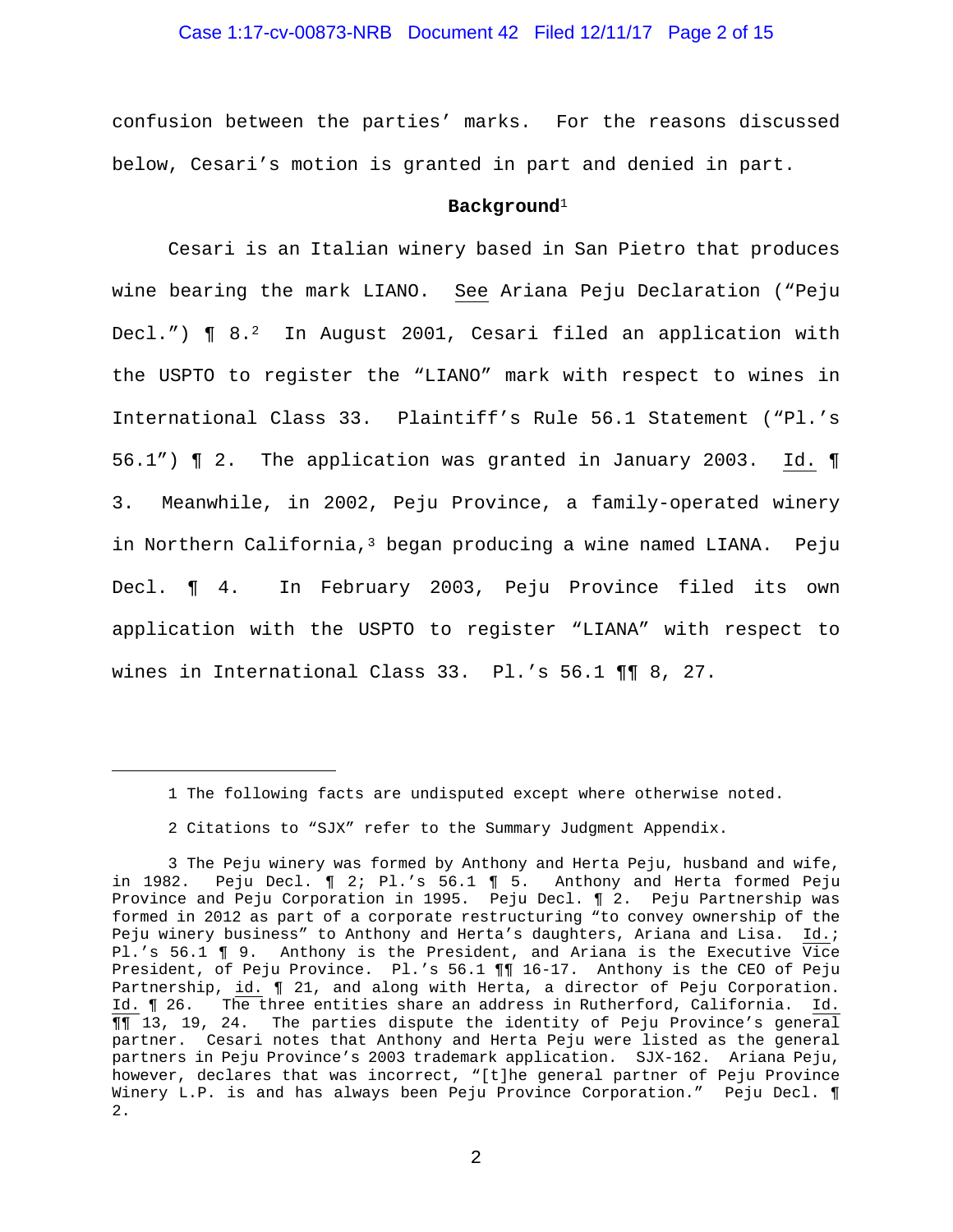#### Case 1:17-cv-00873-NRB Document 42 Filed 12/11/17 Page 3 of 15

Cesari opposed Peju Province's application, initiating an opposition proceeding before the TTAB. Id. ¶ 28. Cesari asserted, *inter alia*, that Peju Province's applied-for mark was likely to cause confusion with its own. SJX-036. In a July 2004 ruling, the TTAB agreed, granting summary judgment to Cesari and refusing Peju Province's registration application. Cesari S.r.L. v. Peju Province, No. 91158374, 2004 WL 1703103 (T.T.A.B. July 20, 2004).4

The TTAB applied several of the factors enumerated in In re E.I. DuPont DeNemours & Co., 476 F.2d 1357, 1361, 177 U.S.P.Q. 563, 567 (C.C.P.A. 1974), to assess the likelihood of confusion between the parties' marks. Cesari, 2004 WL 1703103, at \*2. In considering the marks themselves, the TTAB noted that LIANO and LIANA were "almost identical": "The sole distinction between the two marks is the last letter, which is insufficient to distinguish the marks' high degree of similarity." Id. There was also "no genuine issue" that the goods of the pleaded registration and the application—wines—were "identical." Id. The TTAB rejected Peju Province's effort to distinguish the goods based on the *types* of wines the parties produced: that Cesari's wine was "an Italian red

i<br>I

<sup>4</sup> Cesari had originally moved, pursuant to Rule 12(c) of the Federal Rules of Civil Procedure, for judgment on the pleadings. Id. at \*1. Because Cesari had attached a certified status and title copy of its pleaded registration to its motion, the TTAB *sua sponte* (and apparently without prior notice) converted Cesari's motion to one for summary judgment under Rule 56 of the Federal Rules of Civil Procedure. See id.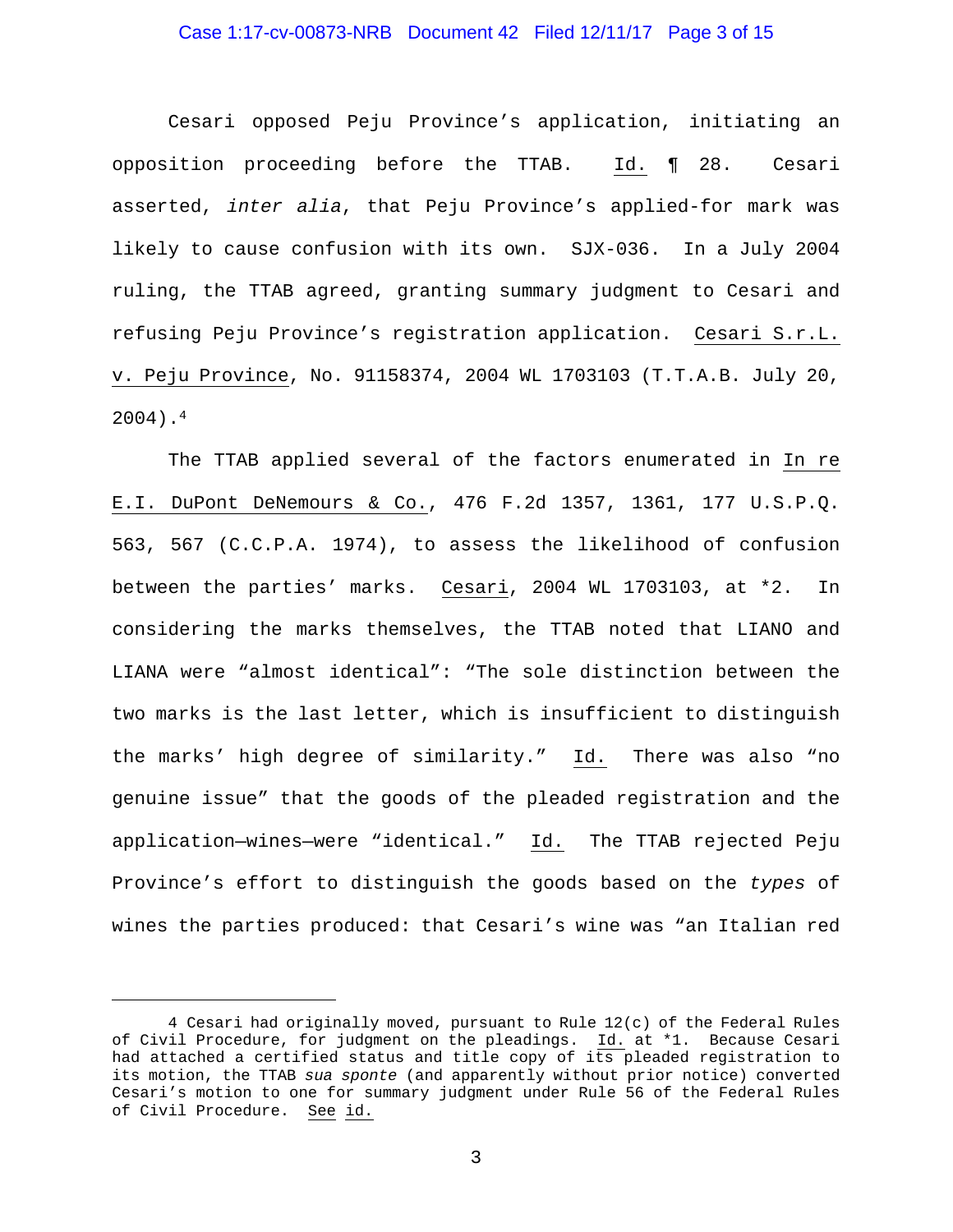# Case 1:17-cv-00873-NRB Document 42 Filed 12/11/17 Page 4 of 15

Sangiovese/Cabernet Sauvignon," whereas Peju Province's wine "originate[d] from Napa Valley and [wa]s 'a late harvest Chardonnay Dessert wine.'" Id. at \*1-2. "[R]egistrability of an applicant's mark," the TTAB explained, "must be decided on the basis of the identification of goods set forth in the application regardless of what the record may reveal as to the particular nature of an applicant's goods." Id. at \*2 (quoting Octocom Sys., Inc. v. Houston Computs. Servs., Inc., 918 F.2d 937, 942, 16 U.S.P.Q.2d 1783, 1787 (Fed. Cir. 1990)).

Rather than appealing the TTAB decision, or even filing a new application to register LIANA with respect to narrower usages, Peju Province simply continued using the LIANA mark. Indeed, since 2003 approximately 460 cases of the 2002 LIANA wine have been sold. See Peju Decl. ¶ 4. Moreover, in 2013, defendants began producing yet another "'LIANA' late harvest white dessert wine," this time from 100% Orange Muscat grapes. Id. ¶ 5. The first release of the 2013 LIANA wine was in September 2014; defendants subsequently produced 2014 and 2015 vintages. Id. As of June 2017, over 530 cases of the 2013-15 LIANA wines have been sold. Id. Defendants also founded an entirely new winery, Liana Estates, "based on the 'LIANA' name given to the California dessert wines offered by the Peju winery since 2003." Id.  $\P\P$  6-7.

Finally, in March 2016, Peju Partnership submitted a new application with the USPTO to register LIANA, this time for all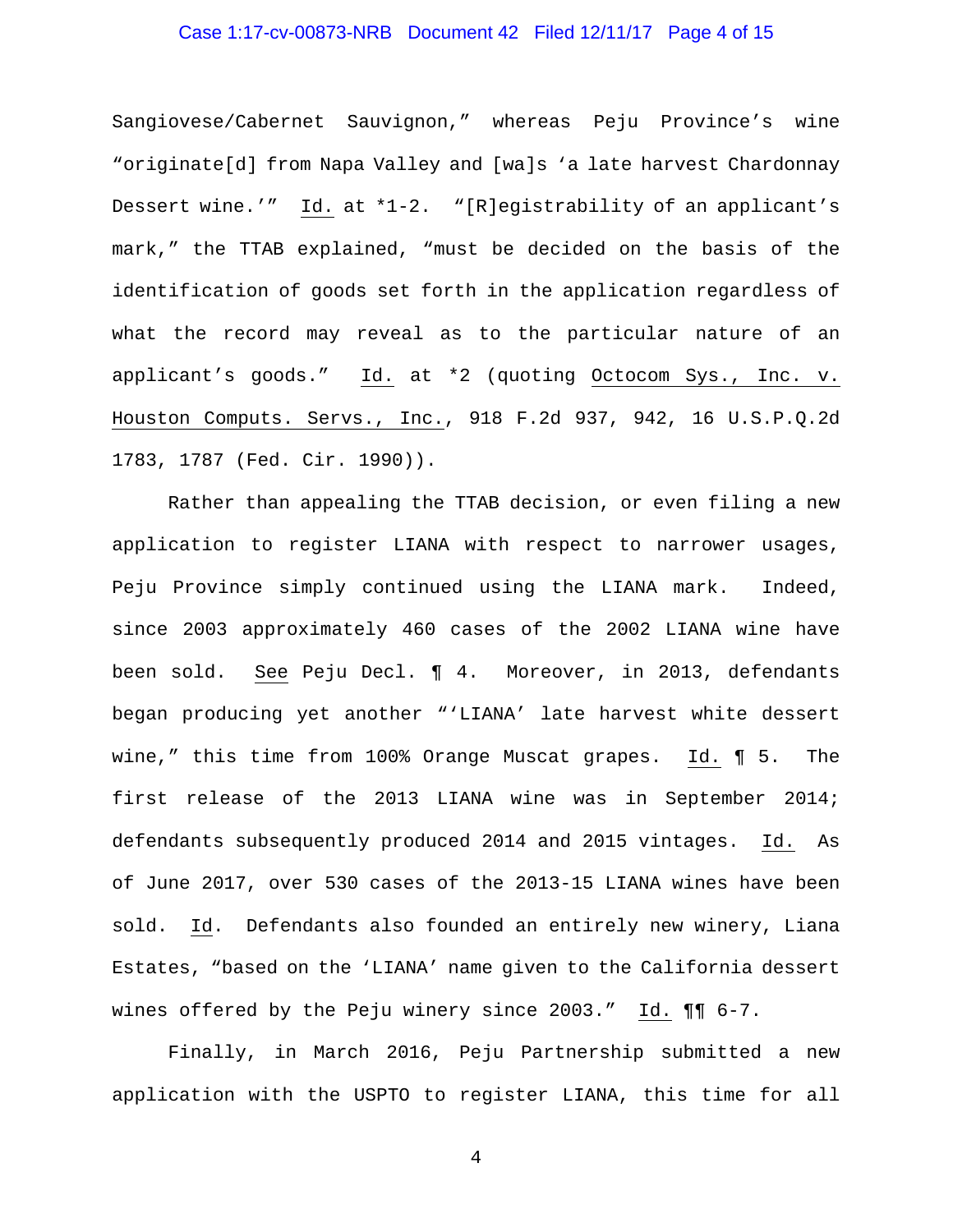#### Case 1:17-cv-00873-NRB Document 42 Filed 12/11/17 Page 5 of 15

alcoholic beverages except for beer.<sup>5</sup> SJX-130-35. Cesari, in turn, filed an opposition to this new application with the USPTO; $6$ soon thereafter, Cesari brought the instant trademark infringement action before this Court. SJX-145-55; Pl.'s 56.1 ¶ 39.

#### **Discussion**

A motion for summary judgment may be granted if there is no genuine dispute as to any material fact and the moving party is entitled to judgment as a matter of law. Fed. R. Civ. P. 56(a). The court's function is not to "weigh the evidence and determine the truth of the matter but to determine whether there is a genuine issue for trial." Anderson v. Liberty Lobby, Inc., 477 U.S. 242, 249 (1986); see Ideal Steel Supply Corp. v. Anza, 652 F.3d 310, 326 (2d Cir. 2011). In ruling on a summary judgment motion, we are to "resolve all ambiguities, and credit all factual inferences that could rationally be drawn, in favor of the party opposing summary judgment." McCarthy v. Dun & Bradstreet Corp., 482 F.3d 184, 202 (2d Cir. 2007)(internal quotation marks omitted).

i<br>I

<sup>5</sup> While both the 2003 and 2016 applications bear Anthony Peju's signature, Ariana Peju declares that she, who has power of attorney for her parents, signed the 2016 application in his name. Peju Decl. ¶¶ 11-12. She has also declared that she "had no knowledge" of Peju Province's prior application to register the LIANA mark. Id. ¶ 12.

<sup>6</sup> The opposition proceeding is suspended pending final disposition of this action. Notice, Cesari S.r.l v. Peju Family Operating Partnership, LP, No. 91232542 (Mar. 14, 2017).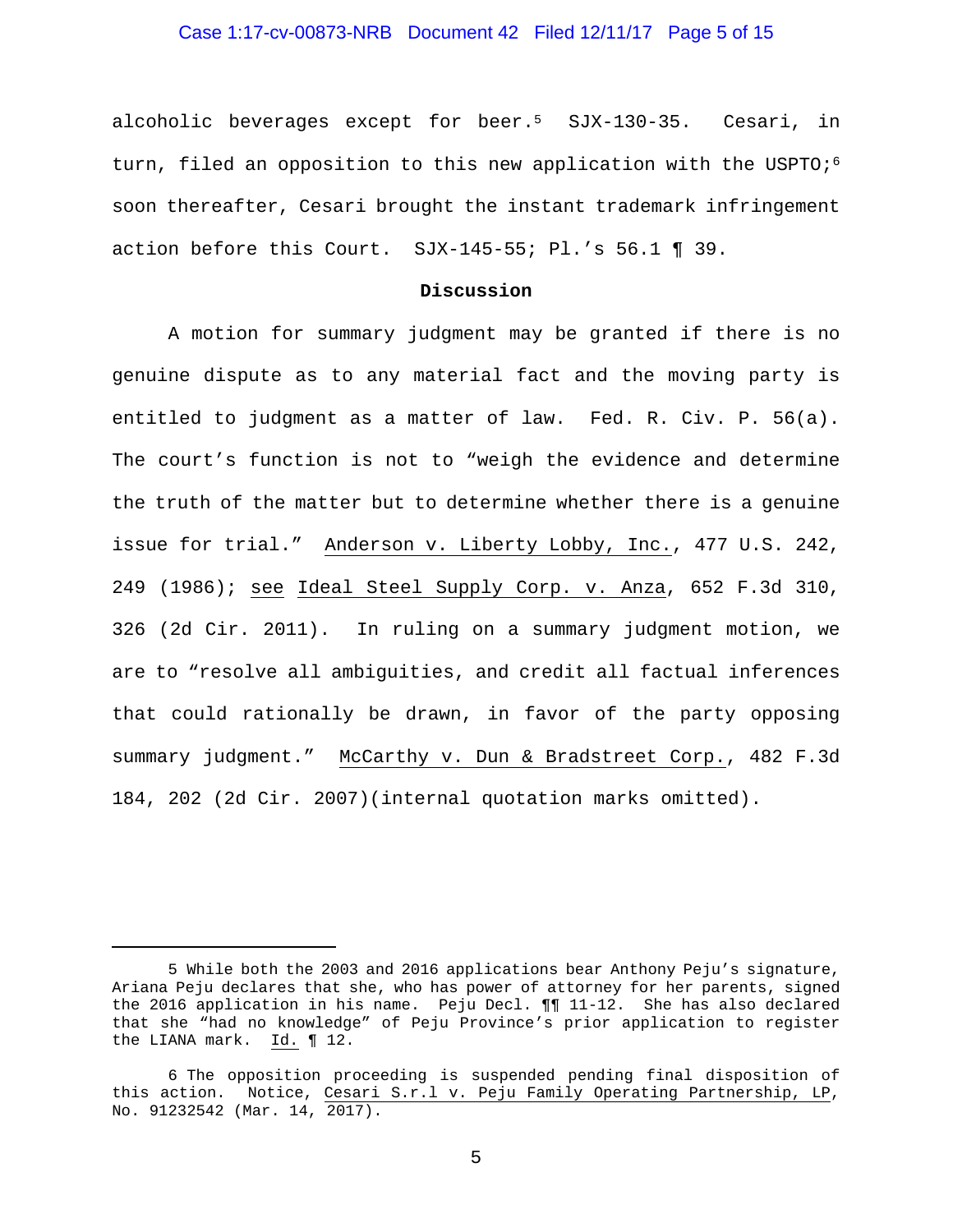#### **I. Issue Preclusion**

The issue pending before this Court is whether defendants are precluded from relitigating the TTAB's determination that the LIANA mark is likely to cause confusion with Cesari's mark, LIANO.

"[I]ssue preclusion," also known as collateral estoppel, bars "successive litigation of an issue of fact or law," New Hampshire v. Maine, 532 U.S. 742, 748-49 (2001), when (1) "the issues in both proceedings are identical," (2) "the issue in the prior proceeding was actually litigated and actually decided," (3) "there was a full and fair opportunity for litigation in the prior proceeding," and (4) "the issues previously litigated were necessary to support a valid and final judgment on the merits." Ali v. Mukasey, 529 F.3d 478, 489 (2d Cir. 2008)(internal quotation marks omitted). Only the first and third elements are disputed in this case.

The Supreme Court has recently addressed the applicability of issue preclusion to TTAB adjudications, concluding that "[s]o long as the other ordinary elements of issue preclusion are met, when the usages adjudicated by the TTAB are materially the same as those before the district court, issue preclusion should apply." B&B Hardware, Inc. v. Hargis Indus., Inc., 135 S. Ct. 1293, 1310 (2015).

A. Identity of Issues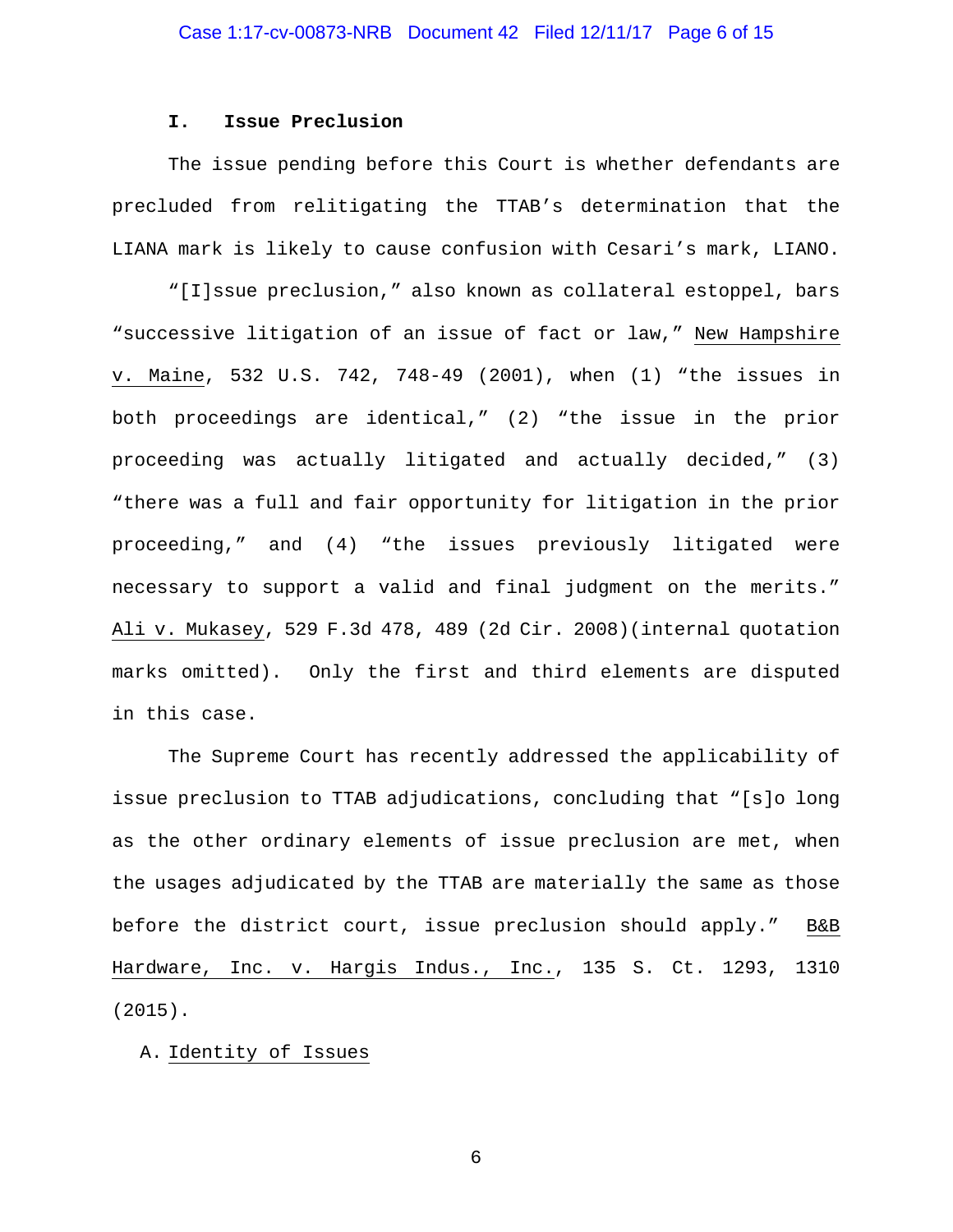# Case 1:17-cv-00873-NRB Document 42 Filed 12/11/17 Page 7 of 15

In a trademark infringement action, a court determines the likelihood of confusion between the parties' marks by "analyz[ing] the defendant's 'use in commerce' of its mark and compar[ing] that use to that of the plaintiff and its mark." 3 Anne Gilson LaLonde, Gilson on Trademarks § 11.08[4][i][iv][C][I](Matthew Bender ed.); see id. ("Federal courts are focused on what is happening in the marketplace rather than in an application or registration."). The court does "not look just at the typewritten and aural similarity of the marks, but how they are presented in the marketplace." Sports Auth., Inc. v. Prime Hosp. Corp., 89 F.3d 955, 962 (2d Cir. 1996); accord GMA Accessories, Inc. v. BOP, LLC, 765 F. Supp. 2d 457, 468 (S.D.N.Y. 2011).

By contrast, in a TTAB opposition proceeding, "a party opposing an application to register a mark . . . often relies only on its federal registration, not on any common-law rights in usages not encompassed by its registration." B&B Hardware, 135 S. Ct. at 1307 (internal quotation marks omitted). The TTAB "typically analyzes the marks, goods, and channels of trade only as set forth in the application and in the opposer's registration, regardless of whether the actual usage of the marks by either party differs." Id. (internal quotation marks omitted). Thus, unlike in infringement litigation, the TTAB's "determination that a likelihood of confusion does or does not exist will not resolve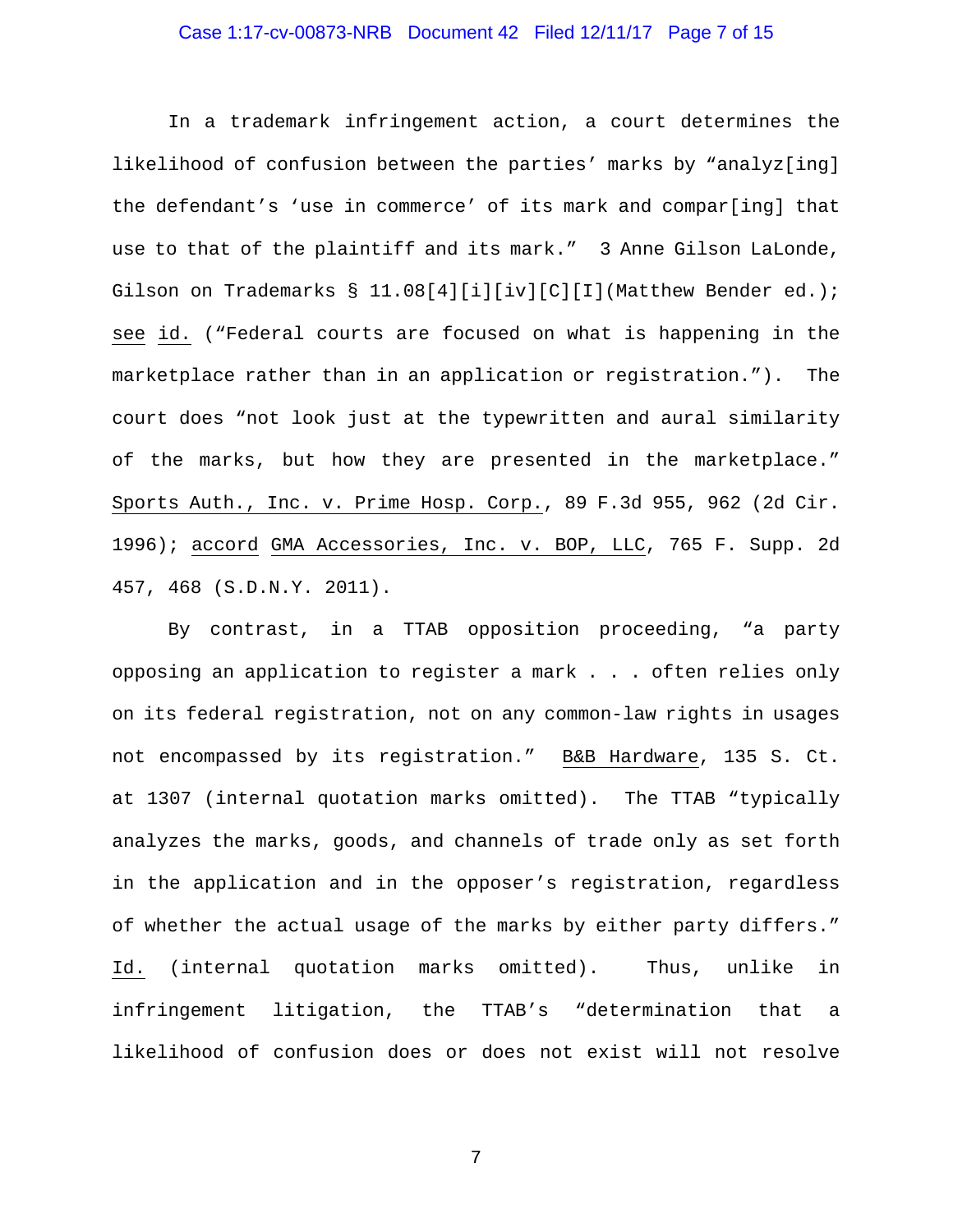#### Case 1:17-cv-00873-NRB Document 42 Filed 12/11/17 Page 8 of 15

the confusion issue with respect to non-disclosed usages." Id. at 1308 (internal quotation marks omitted).

Accordingly, "[i]f a mark owner uses its mark in ways that are materially the same as the usages included in its registration application, then the TTAB is deciding the same likelihood-ofconfusion issue as a district court in infringement litigation."

Id. On the other hand,

if a mark owner uses its mark in ways that are materially unlike the usages in its application, then the TTAB is not deciding the same issue. Thus, if the TTAB does not consider the marketplace usage of the parties' marks, the TTAB's decision should have no later preclusive effect in a suit where actual usage in the marketplace is the paramount issue.

Id. (internal quotation marks omitted).

 The parties each use their mark in ways that are materially the same as the usages adjudicated by the TTAB. Cesari registered its trademark, LIANO, with respect to "wines" in International Class 33. Pl.'s 56.1 ¶ 2. Peju Province applied to register its mark, LIANA, with respect to "wine" in International Class 33. Id. ¶ 27. Cesari has continued to use its LIANO mark on wines. See, e.g., Peju Decl. ¶ 8. Likewise, Peju Province has used its LIANA mark on the 2002, 2013, 2014, and 2015 LIANA vintages and the 2014 Liana Estates vintage. See id. ¶¶ 4-7.

Defendants, however, argue that their *actual* marketplace usage of LIANA is materially different from that which the TTAB adjudicated. This usage, according to defendants, is limited to: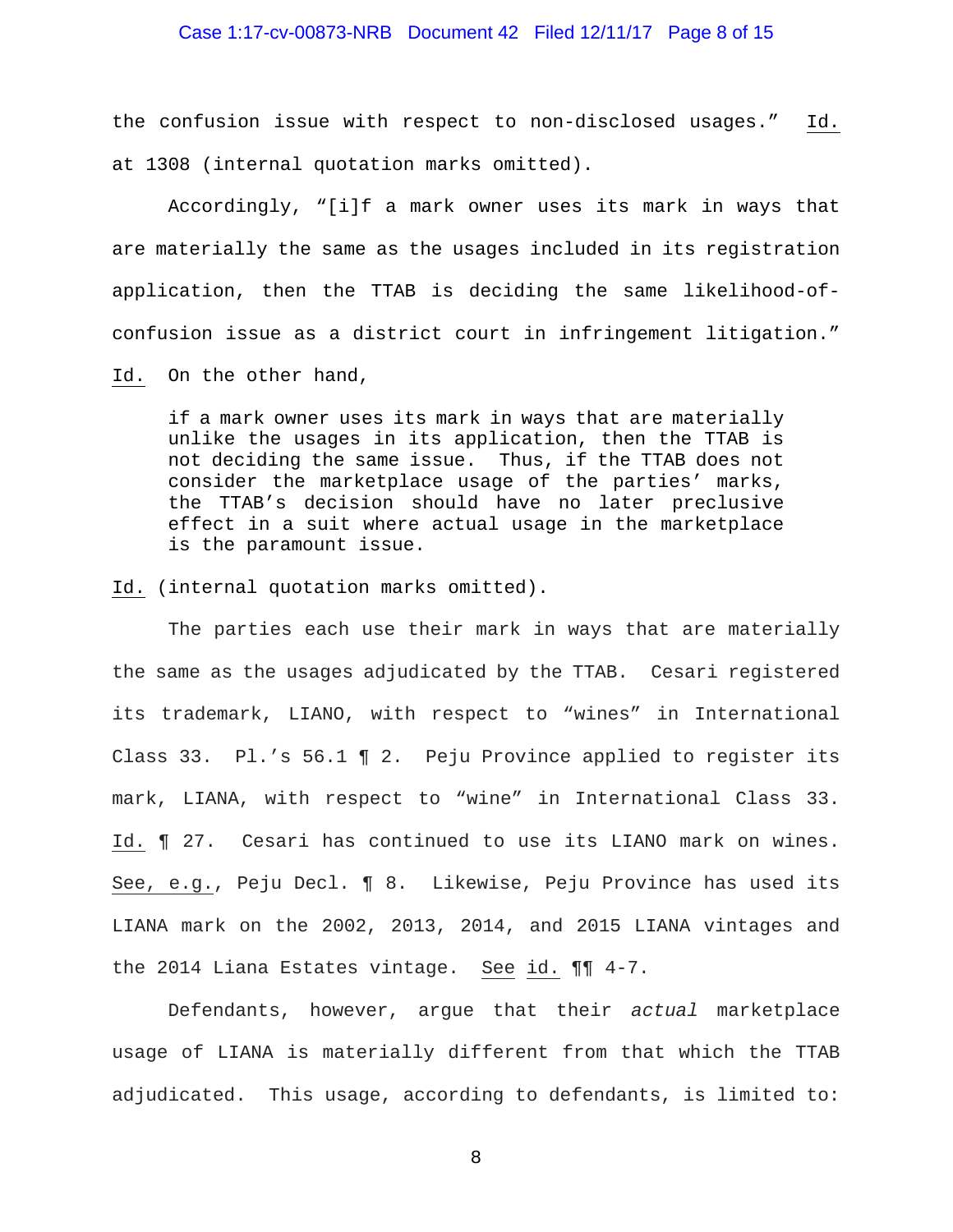# Case 1:17-cv-00873-NRB Document 42 Filed 12/11/17 Page 9 of 15

*wines* from grapes grown in Northern California, *wines* purchased by sophisticated customers; new world *wines*; *wines* priced between \$40 and \$60 a bottle; and *wines* sold on specific websites and at specific wineries. Defs.' Supp'l 56.1 Statement ¶¶ 8, 10-14.

Defendants' argument is a distinction without a difference in this context. "In the absence of any limitations in the parties' identifications of goods, [the TTAB] must presume that the goods move through all reasonable trade channels for such goods to all usual classes of consumers for such goods." C&N Corp. d/b/a/ Door Peninsula Winery v. Ill. River Winery, Inc., No. 91174718, 2008 WL 4803896, at \*3 (T.T.A.B. Oct. 21, 2008). The specific trade channels and classes of consumers that purportedly characterize the LIANA mark's usage are among the "reasonable trade channels" and "usual classes of consumers" the TTAB considered. In other words, the marketplace usage the TTAB considered, wines, entirely encompasses the narrower usages defendants proffer in this litigation. Wines purchased by sophisticated consumers, after all, are still wines. Because defendants have not offered any evidence that LIANA is used with respect to goods other than wines (bicycles or soda, for instance), there are no "non-disclosed" usages that might necessitate a successive adjudication. See B&B Hardware, 135 S. Ct. at 1307-08.

# B. Full and Fair Opportunity to Litigate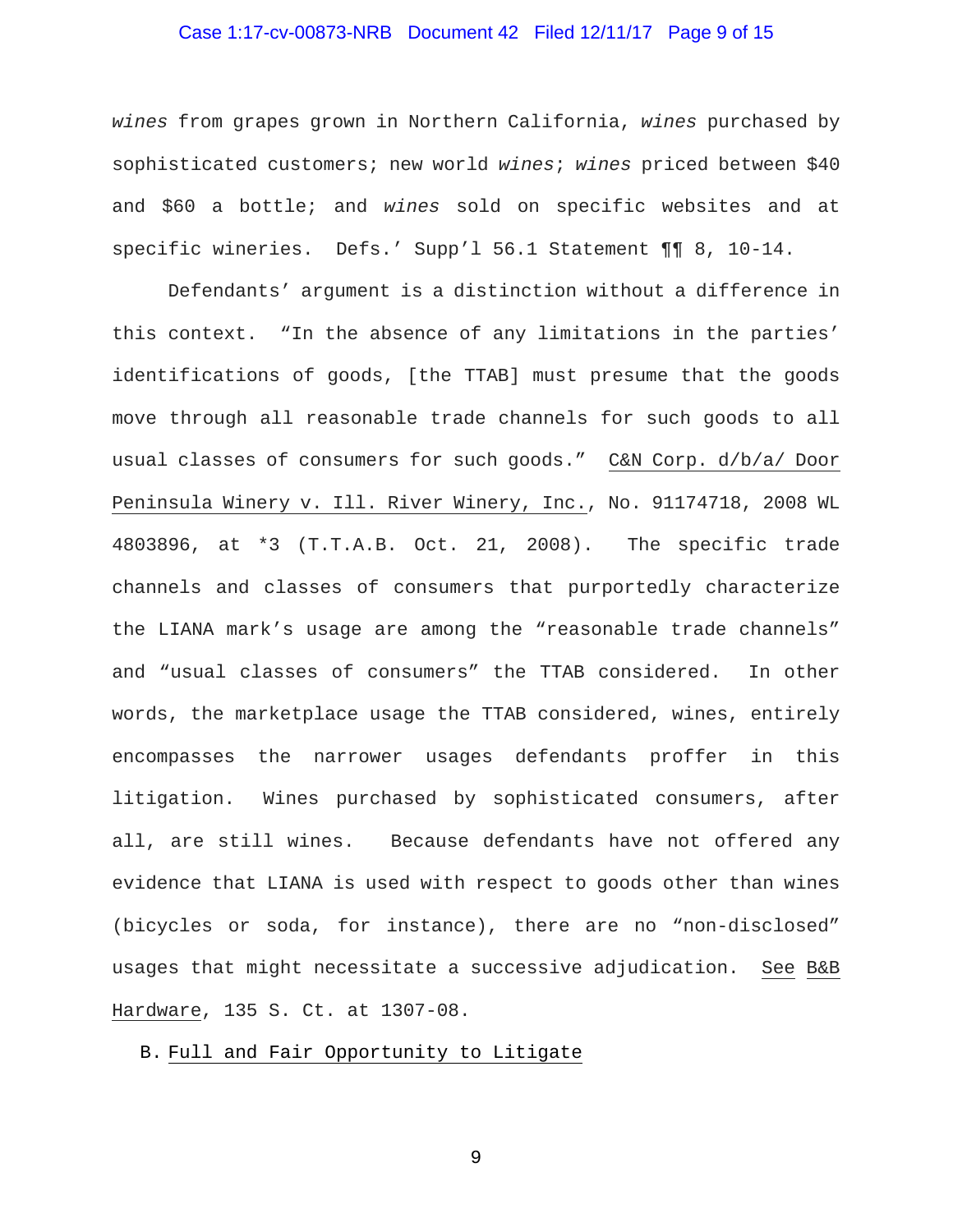# Case 1:17-cv-00873-NRB Document 42 Filed 12/11/17 Page 10 of 15

Defendants claim Peju Province was deprived of a full and fair opportunity to litigate before the TTAB because the TTAB converted Cesari's motion for judgment on the pleadings into a motion for summary judgment without affording the parties prior notice. Defs.' Opp'n at 22-25. Defendants allege that, by doing so, the TTAB violated not only its own internal rules of procedure (i.e., the TTAB Manual of Procedure), but also Rule 12(d) of the Federal Rules of Civil Procedure.<sup>7</sup> Defendants' argument is entirely unpersuasive.

Issue preclusion will not apply "if there is reason to doubt the quality, extensiveness, or fairness of procedures followed in prior litigation." Montana v. United States, 440 U.S. 147, 164 n.11 (1979); see Restatement (Second) of Judgments § 28(5)(c) ("[R]elitigation . . . in a subsequent action between the parties is not precluded [if] . . . [t]here is a clear and convincing need for a new determination of the issue . . . because the party sought to be precluded . . . did not have an adequate opportunity . . . to obtain a full and fair adjudication in the initial action."). The requisite showing of unfairness must be "compelling"; "such instances must be the rare exception, and litigation to establish an exception in a particular case should not be encouraged." Restatement (Second) of Judgments § 28 cmts. g, j. While there

i<br>I

<sup>7</sup> Rule 12(d) is among many of the Federal Rules of Civil Procedure made applicable to TTAB proceedings. See 37 C.F.R. § 2.116(a).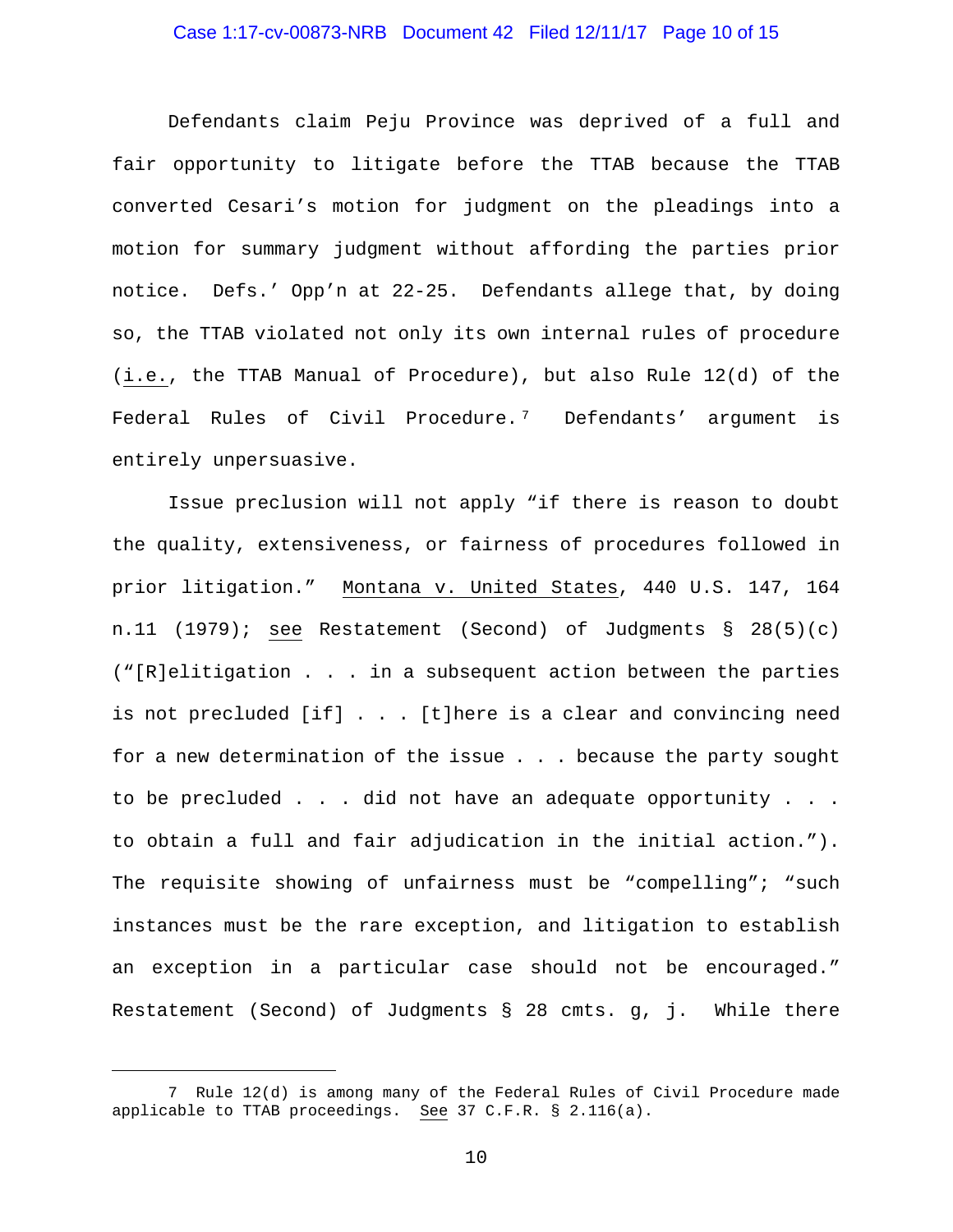# Case 1:17-cv-00873-NRB Document 42 Filed 12/11/17 Page 11 of 15

is no categorical "reason to doubt the quality, extensiveness, or fairness [of] the [TTAB's] procedures," it is "conceivable" that they may prove "ill-suited" for a particular case, such as if a party is prevented from introducing material evidence. B&B Hardware, 135 S. Ct. at 1309.

The TTAB converted Cesari's motion for judgment on the pleadings into one for summary judgment, without prior notice, because Cesari had attached a copy of its trademark registration to its motion. See Cesari, 2004 WL 1703103, at \*1. Peju Province, however, did not suffer any resulting prejudice. Regardless of the designation, the TTAB was entitled to take judicial notice of Cesari's trademark registration, a public record of the USPTO. See Staehr v. Hartford Fin. Servs. Grp., Inc., 547 F.3d 406, 426 (2d Cir. 2008)("[M]atters judicially noticed by the District Court are not considered matters outside the pleadings."); Wells Fargo Bank, N.A., v. Wrights Mill Holdings, LLC, 127 F. Supp. 3d 156, 166  $(S.D.N.Y. 2015)$  ("When considering a . . . Rule  $12(c)$  motion, the Court may take judicial notice of certain matters of public record without converting the motion into one for summary judgment."); Telebrands Corp. v. Del Labs., Inc., 719 F. Supp. 2d 283, 287 n.3 (S.D.N.Y. 2010)("The Court may properly take judicial notice of official records of the United States Patent and Trademark Office."); cf. Island Software & Comput. Serv., Inc. v. Microsoft Corp., 413 F.3d 257, 261 (2d Cir. 2005)(taking judicial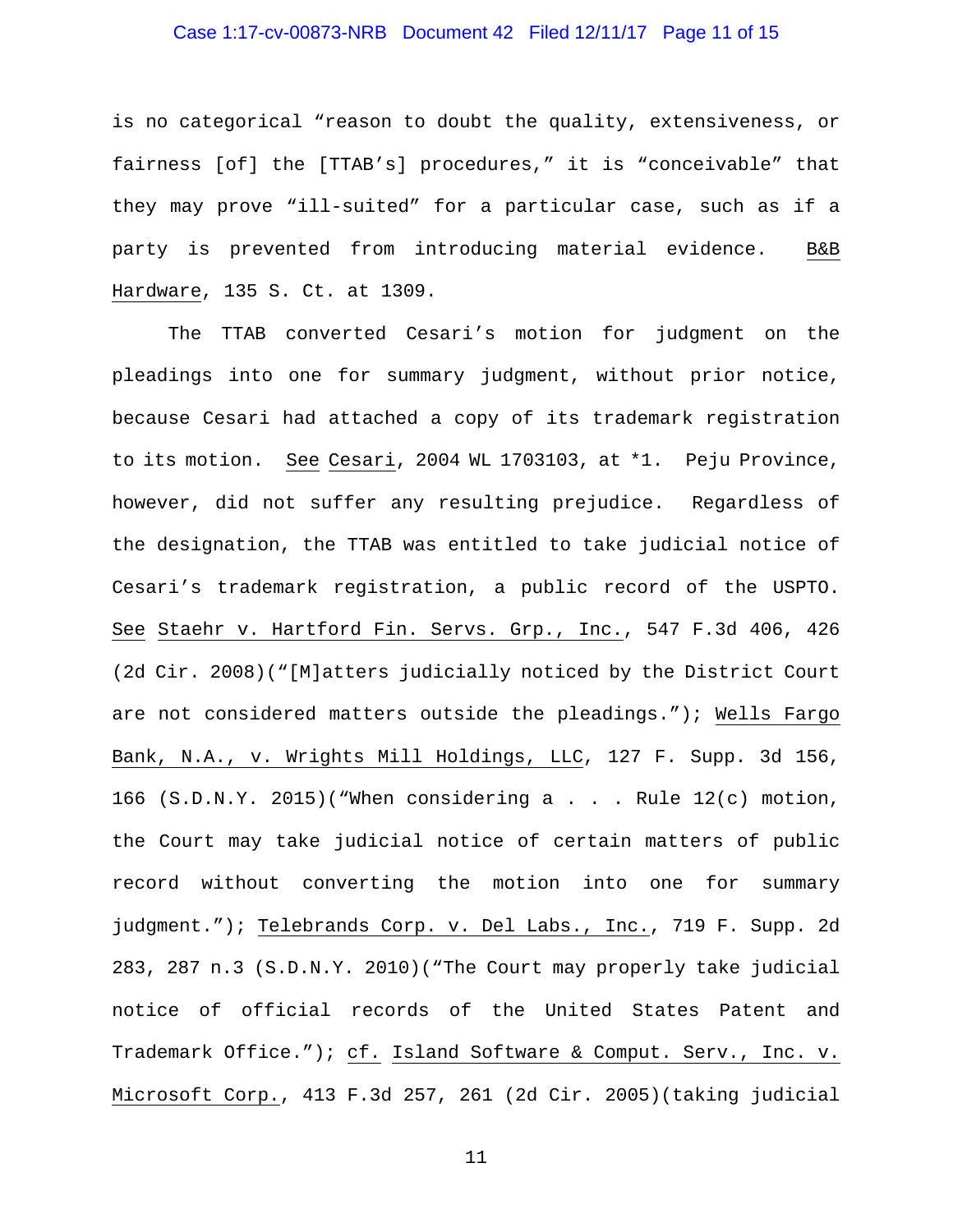# Case 1:17-cv-00873-NRB Document 42 Filed 12/11/17 Page 12 of 15

notice of federal copyright registration, as published in the Copyright Office's registry).

Moreover, even if, *arguendo*, Peju Province *had* suffered prejudice from the conversion *sans* notice, it had multiple forms of recourse at its disposal. Not only could Peju Province have appealed to the Federal Circuit, it could also have brought a new action in federal district court, in which the parties would have been permitted to conduct additional discovery, and registration would have been decided *de novo*. See 15 U.S.C. § 1071. Instead, Peju Province ignored the TTAB's order and continued to produce wines bearing the refused mark.

#### **II. Non-Party Preclusion**<sup>8</sup>

Cesari seeks to extend the preclusive effect of the TTAB judgment to Peju Partnership and Peju Corporation, neither of which were parties to the 2003 TTAB litigation. This extension is warranted, Cesari claims, because these entities are "owned, controlled or in privity with Anthony and Herta Peju and with Peju Province . . . who use all three defendant entities to run their family owned wine business." Pl.'s Supp. at 18.

In general, "one is not bound by a judgment *in personam* in a litigation in which he is not designated as a party or to which he has not been made a party by service of process." Hansberry v.

i<br>I

<sup>8</sup> Defendants did not brief this issue.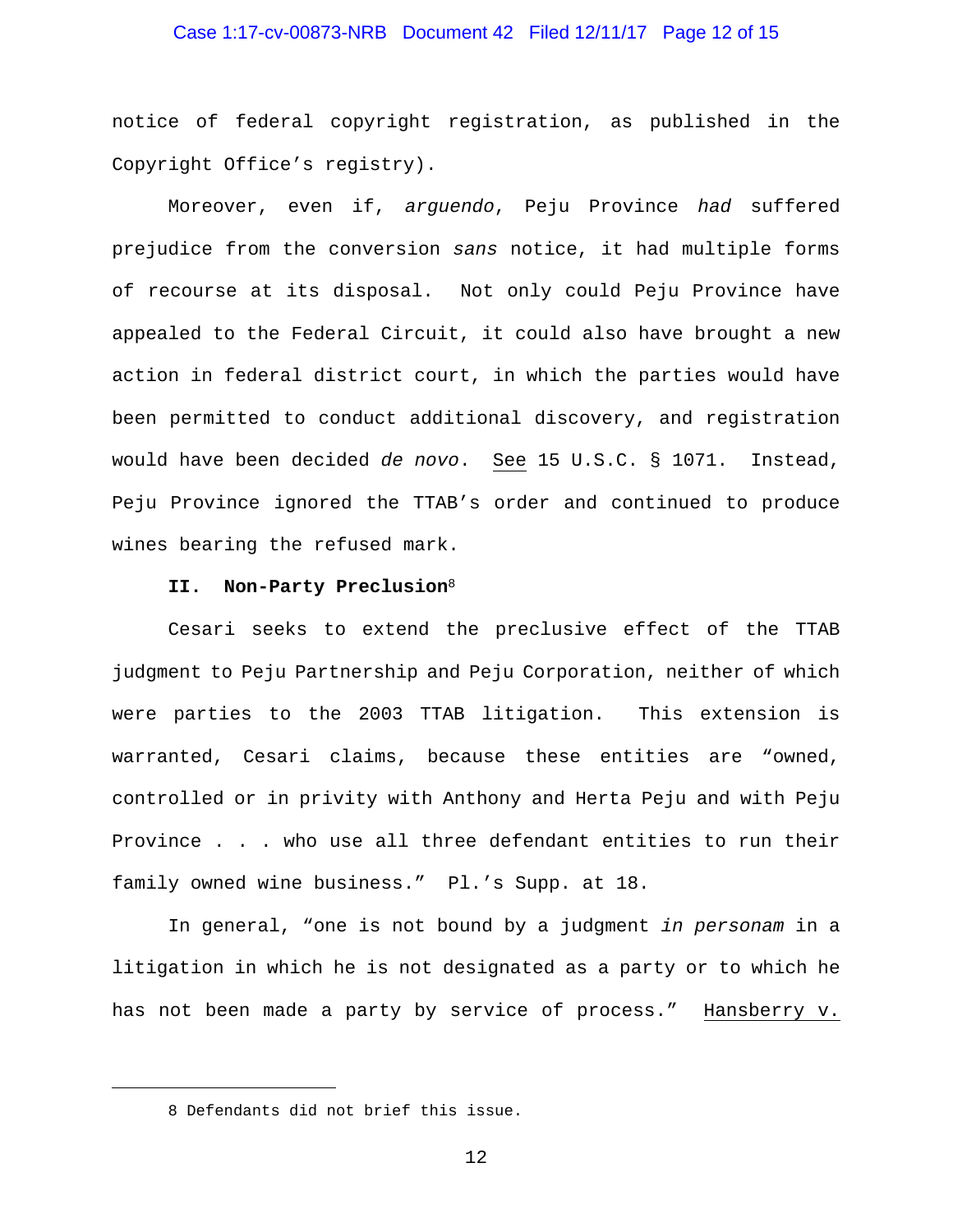# Case 1:17-cv-00873-NRB Document 42 Filed 12/11/17 Page 13 of 15

Lee, 311 U.S. 32, 40 (1940); Briscoe v. City of New Haven, 654 F.3d 200, 203 (2d Cir. 2011). There are, however, multiple recognized exceptions to this rule. See Taylor v. Sturgell, 553 U.S. 880, 893-95 (2008)(categorizing exceptions to the non-party preclusion rule). "[A] nonparty is bound by a judgment if she 'assume[d] control' over the litigation in which that judgment was rendered." Id. at 895 (quoting Montana, 440 U.S. at 154). Preclusion is also "appropriate when a nonparty later brings suit as an agent for a party who is bound by a judgment," i.e., "if the putative agent's conduct of the suit is subject to the control of the party who is bound by the prior adjudication." Id. at 895, 906. A "mere whiff of 'tactical maneuvering,'" however, "will not suffice." Id. at 906.

According to Cesari, preclusion is appropriate because members of the Peju family serve as directors, executives, and partners of all three entities. See Pl.'s Supp. 18-19; see also supra at note 3. As an initial matter, simply holding these positions is not enough to extend preclusive effect to the Pejus themselves; "active participation" or "control" of litigation is necessary. See Restatement (Second) of Judgments §§ 59(3)(a) ("The judgment in an action by or against the [closely held] corporation is conclusive upon the holder of its ownership if he actively participated in the action on behalf of the corporation."); 60(1)(b)(ii) ("A judgment in an action by an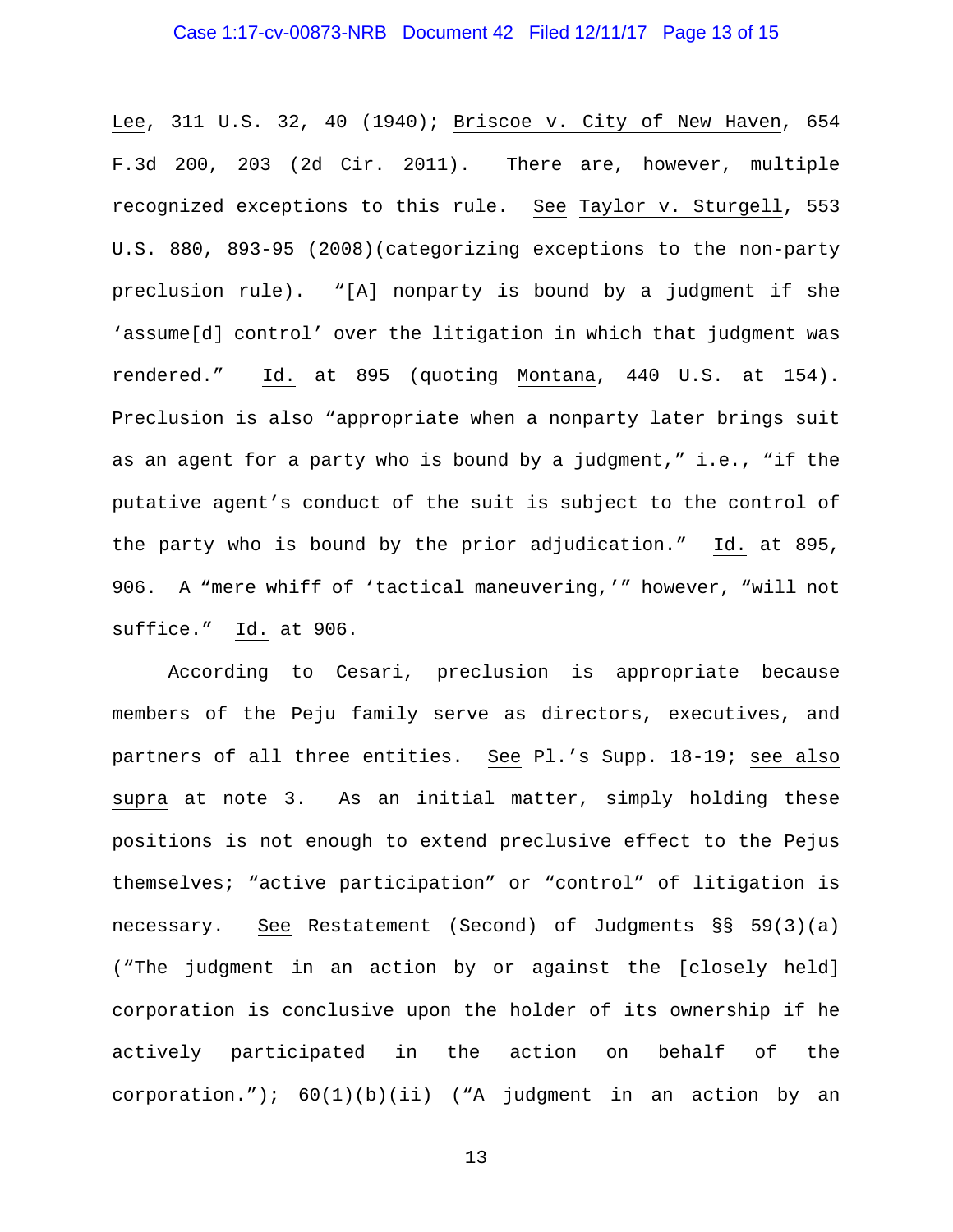# Case 1:17-cv-00873-NRB Document 42 Filed 12/11/17 Page 14 of 15

injured person against a partner upon an obligation or liability incurred in the course of partnership business . . . [i]f in favor of the injured person . . . is not otherwise binding on a partner who was not a party to the action unless he controlled or participated in controlling the defense of the action.").

More importantly, it is not the Pejus as individuals, but the other entities, whom Cesari seeks to bind. To extend the preclusive effect of the TTAB judgment to Peju Province and/or Peju Corporation, Cesari must show either that (a) Peju Corporation and/or Peju Partnership controlled Peju Province in the TTAB litigation, or (b) Peju Province is controlling Peju Corporation and/or Peju Partnership in the instant litigation. As the record currently stands, the strongest connection between any of these entities is disputed; Cesari contends that Anthony and Herta Peju are the general partners of Peju Province, whereas defendants assert that Peju Corporation is the sole general partner. See supra at note 3.

Because the record is insufficiently developed at this time, summary judgment with respect to this issue is denied without prejudice to refiling following further development of the record. See Brown v. City of Syracuse, 673 F.3d 141, 147 n.2 (2d Cir. 2012)(recognizing the district court's discretion to permit successive summary judgment motions, particularly where the movant has expanded the record on which summary judgment is sought).